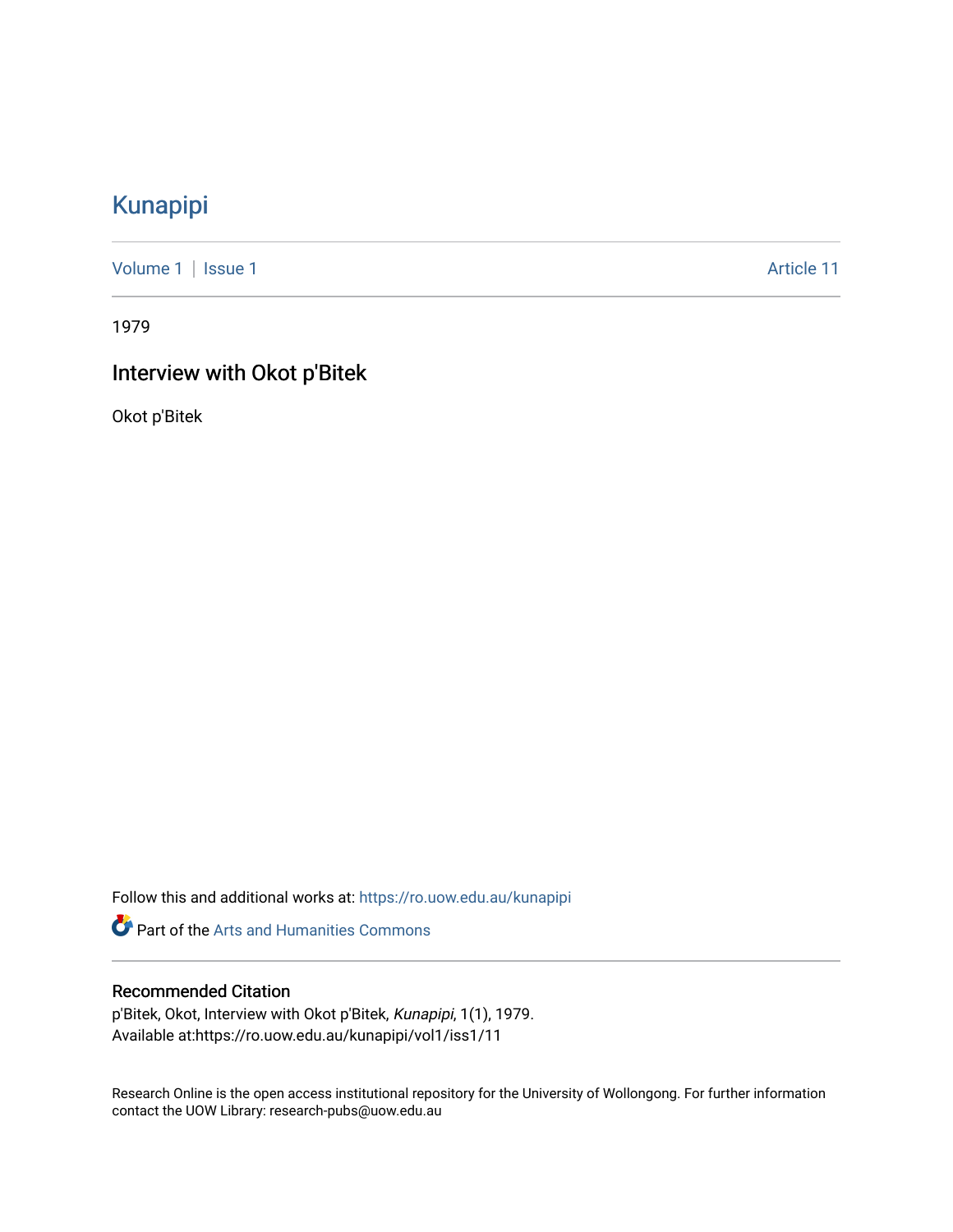# Interview with Okot p'Bitek

## Abstract

Okot p'Bitek visited Aarhus University during the autumn of 1977. During that term Kirsten Holst Petersen was teaching a class on East African Literature. Okot p'Bitek agreed to meet the class and answer the following questions that had been prepared by the students.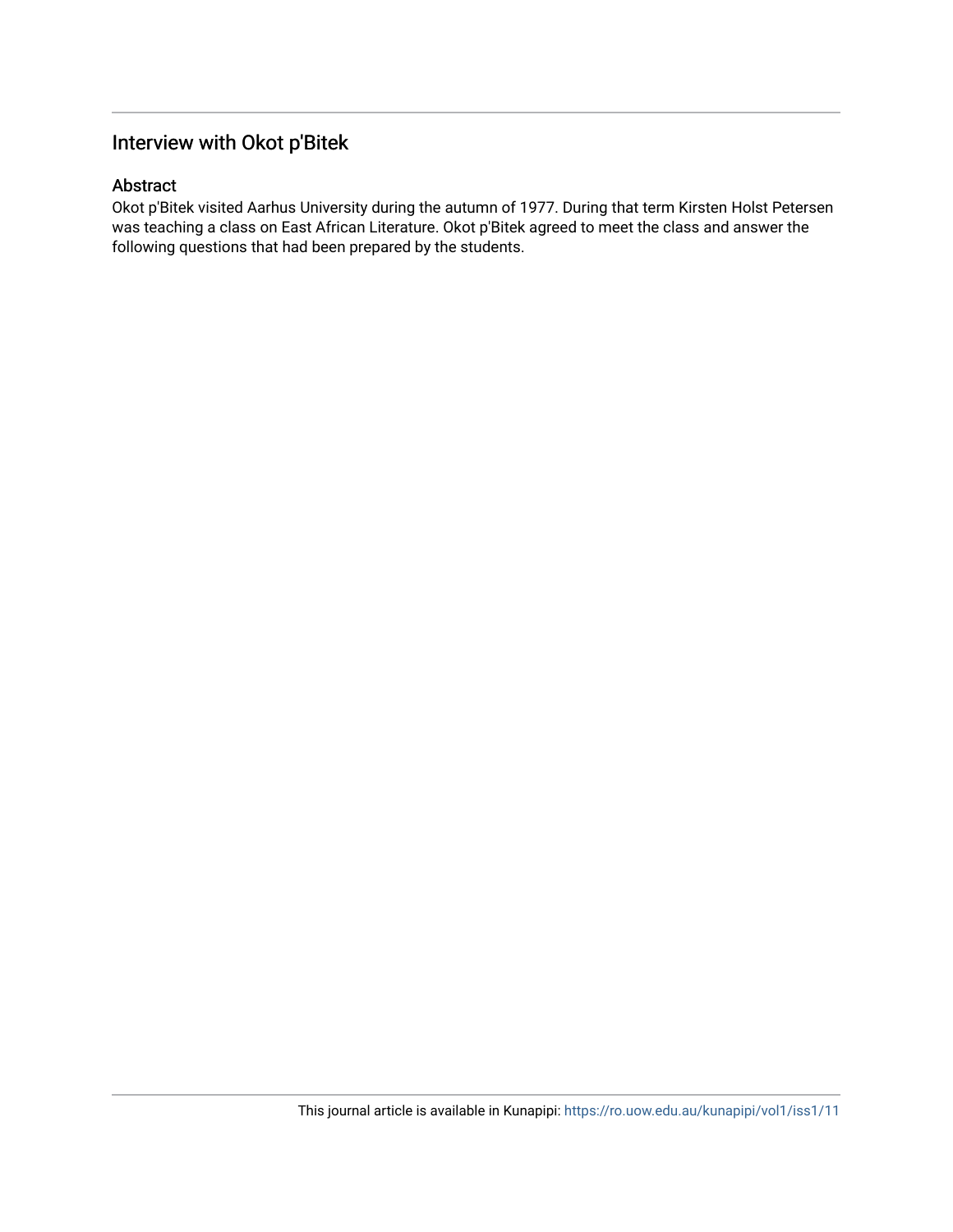# **Okot p'Bitek**

#### INTERVIEW

Okot p'Bitek visited Aarhus University during the autumn of 1977. During that term Kirsten Holst Petersen was teaching a class on East African Literature. Okot p'Bitek agreed to meet the class and answer the following questions that had been prepared by the students.

*How much is the style of* Song of La wino *and* Song of Ocol *influenced by the African oral tradition?* ·

I don't think they are very much influenced by the African oral tradition; they cannot be sung, for instance. Possibly they are influenced by *The Song of Hiawatha* by H. W. Longfellow and also by *Song of Solomon.* These books I enjoyed very much when I was a student and I consider *Song of Solomon* the greatest love song ever.

*What about the imagery you use, is that your own or is it borrowed from traditional literature?* 

It is based mainly on the traditional, I think, but one is bound to be influenced by friends, enemies, school, etc., so it becomes all mixed up.

*To what extent is Lawino a character in her own right and to what extent is· she a representative of a class?*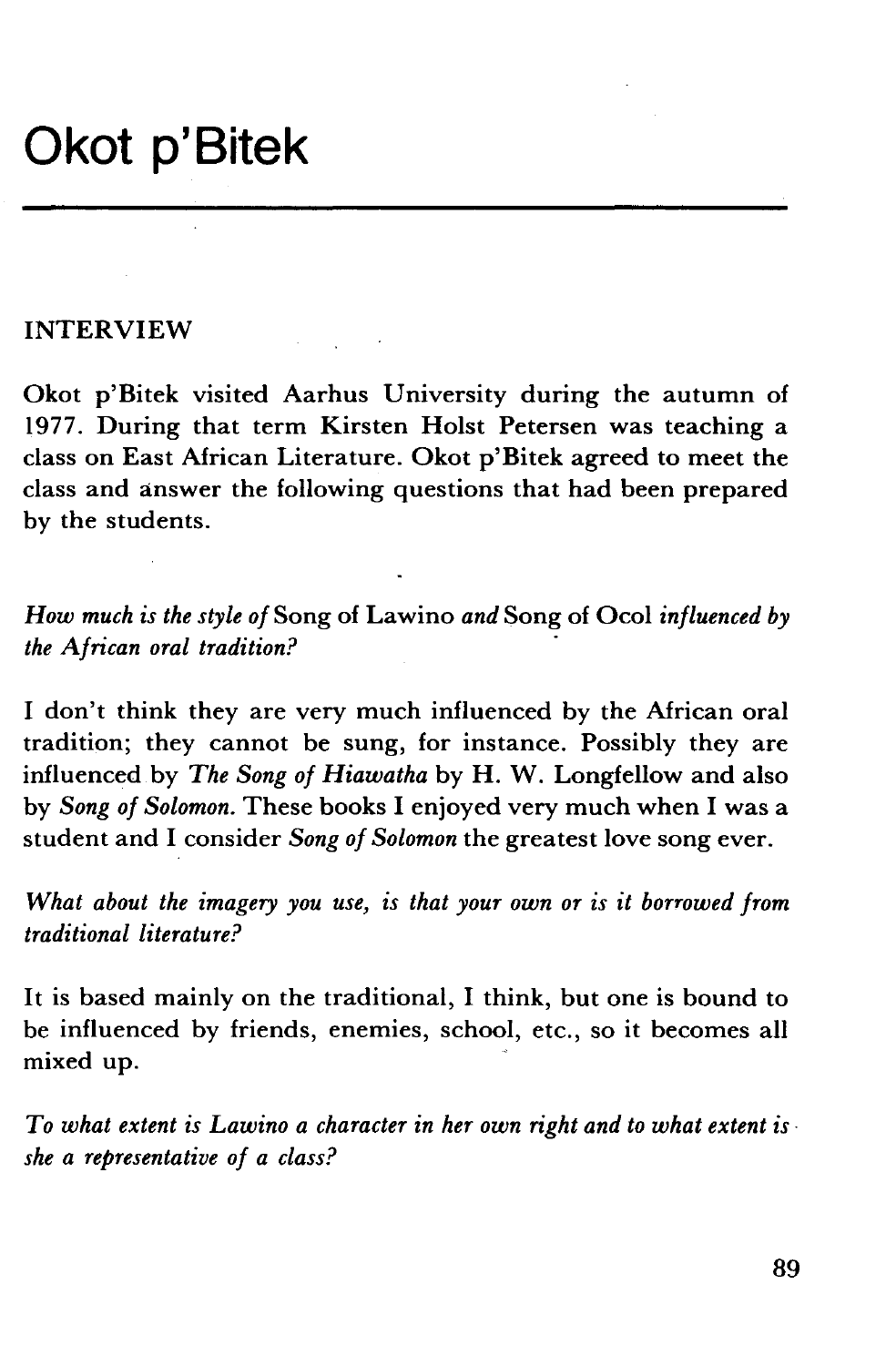First of all she has my mother's name. My mother was a very important woman in my life and she taught me a lot. She was very talented and composed 34 of the songs in *Horn of My Love.* Like my mother, Lawino isn't impressed by little gadgets like taperecorders and all silly things you collect from the outside. But Lawino is not only an individual character, she is also a representative of the kind of despised, oppressed members of society. She is .a village woman, examining society with the viewpoint of the village and I think she does it well.

*Why did you leave out the last section of* Song of Lawino *when you translated it?* 

Well, there is this very difficult concept based on a cooking place which. is the backbone of the last chapter. When you make a cooking place, you place three stones to support the pot over the fire. If the pot is big enough, it will fit, but if the pot is too small, you need another piece of stone to support it. That piece of stone we call *ten.* This is a physical thing but there is a social implication which is that a grown-up person doesn't need this social ten. He is an independent person who doesn't need all sorts of people to support him with their ideas of political systems, marriage systems, etc. But you know, translation is a terrible thing because you are not only translating words, you're translating concepts from one culture to another and you need to know both well before you can transfer these great ideas and compare them.

## *Why did you retain the early Christian misunderstandings like, for instance, the 'clean ghost'?*

Because there is no word for holy in my language, so I think it was very kind to put that clean in. When the early missionaries came, they called it the white ghost which also has racial implications and as God at one point was interpreted as white father, the natives mixed this concept up with the colonials.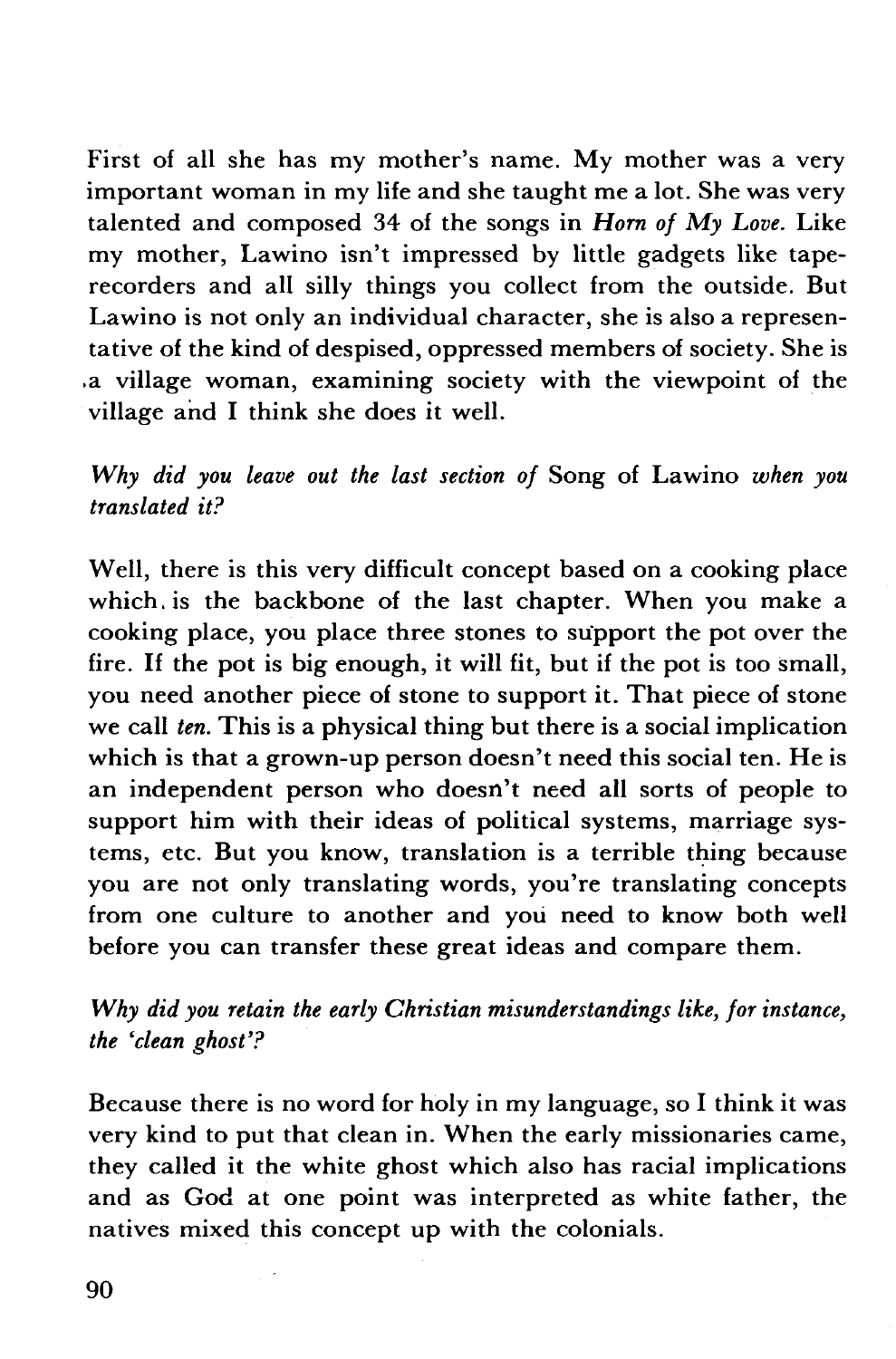Oh, hunchback, that is a fantastic concept. In 1911 some Italian priests came to Northern Uganda. They collected some of the people and after greeting them one of the priests asked, 'Who created you'? Now, in my language there is no single word for create, but worse still, there is no word for creating out of nothing. So the interpreter said, 'This is impossible to translate, what exactly are you talking about? Give us one specific sense of the verb, to create'. Then this Italian fool, having Genesis in mind, said, 'who moulded you'? Now the elders thought this man was nuts, but one of them said, 'If an otherwise healthy person becomes a hunchback, he is moulded'. Almost every disease has a spiritual counterpart, and the spiritual counterpart of tuberculosis of the spine is called *Lubanga.* So one of the elders said, 'I think he is asking us about the spiritual counterpart of the tuberculosis of the spine', so the answer he gave was *Lubanga.* On Sunday the Italian priest gathered the people and said, 'I have come to tell you about a God who loves you very much, he is called *Lubanga'.* Once more we are dealing with translations, aren't we?

*At one point Ocol is questioning Socialism. Is he serious or is he mocking?* 

I think human beings are much more complicated than you think. You are not just one person in the morning, afternoon and all the time. Even an Ocol can sometimes cast doubt in his own mind, everybody has these moments of doubt. So I don't think he is mocking, I don't know, how do I know?

*What social values do you wish to expose in Song of Lawino and Song of* Ocol?

Lawino is very unhappy with the suppression of man in society and with the fact that all African leaders are thieves. She raises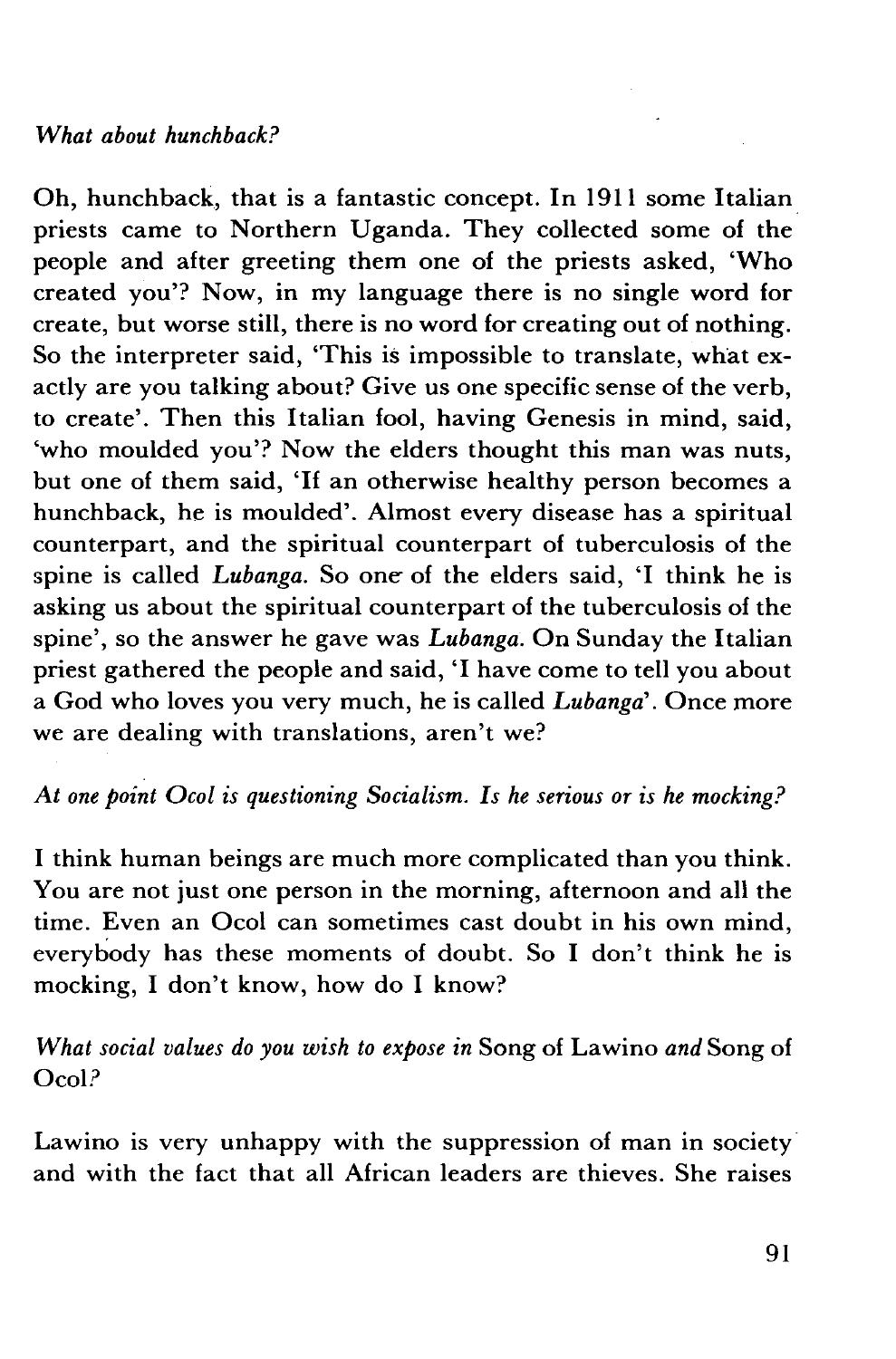very basic questions such as do we actually understand Christianity. Another aspect dealt with is my favourite one, the question of time: must we be servants of time, or should time serve man?

#### *What is the role of women in African society?*

Is it very different from the role of women anywhere else? Being good mothers, for instance, and good wives? What kirid of role do vou have in mind?

*Does she have the same possibilities as a man if she wants an education, for instance?* 

I think all societies in history have some way of passing on their morality to the next generation, so there was a tradition before the British came, only they established the formal institutions. As Western civilization was greatly influenced by the teachings of St Paul, who was a great woman-hater, they built more schools for males than for females and in that way the prejudice against women was transferred to Africa as far as this formal education was concerned. Even today you still have fewer schools for women. After Independence, of course, women wanted the right to vote, salaries were made equal and today we have the Women's Liberation Movement which again comes from Europe and America. But it doesn't seem to fit in very well and I think we are going to raise some even bigger issues, for instance what kind of family.do we want in terms of the role of the woman, the role of the man, and the role of the children. You have to talk about the whole philosophy of a society, you have to ask questions like what kind of society do we want in terms of roles.

#### *What is your opinion of negritude?*

Well, I don't like it very much, but perhaps I should explain it in terms of history, in terms of the colonial powers and their impact